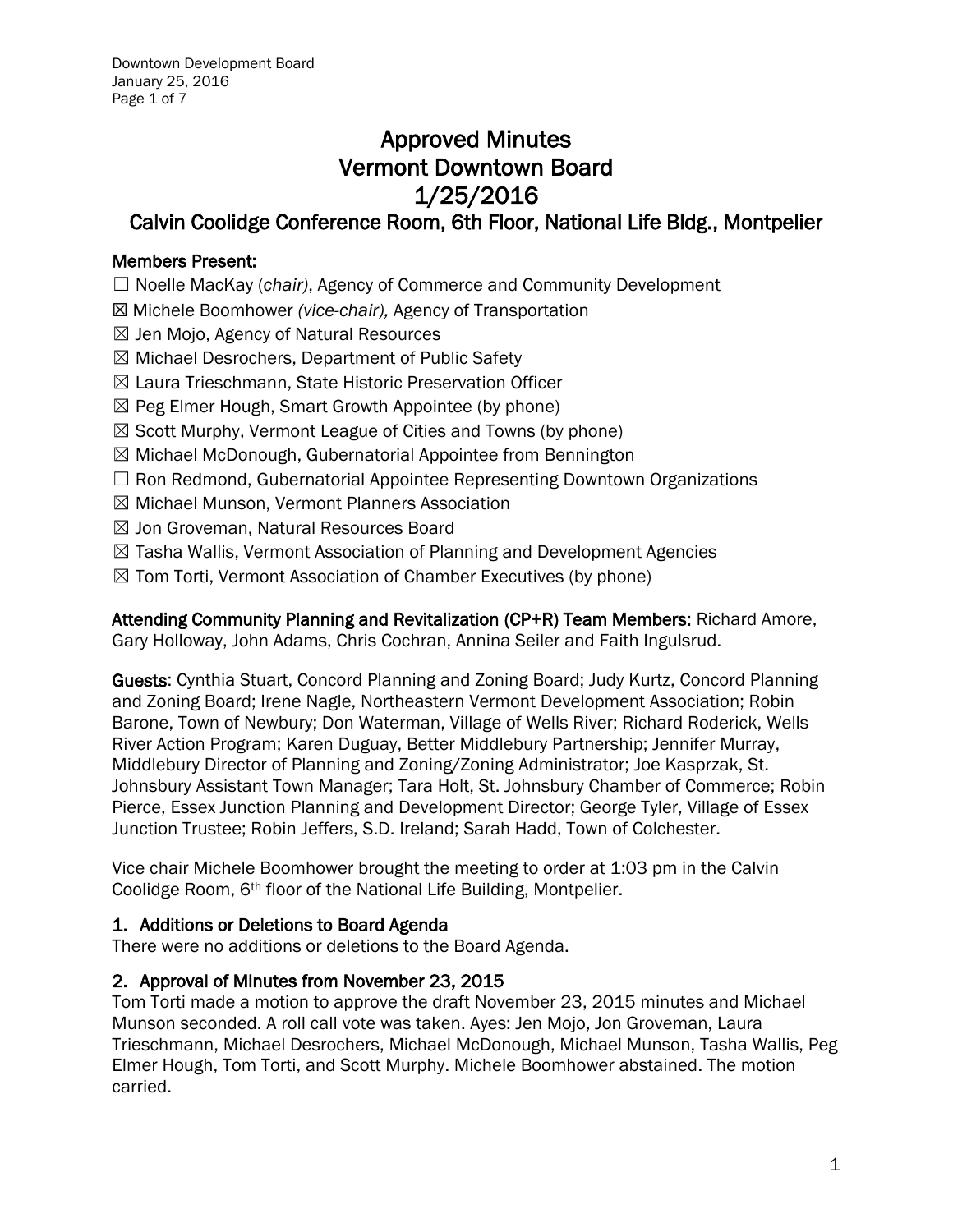Downtown Development Board January 25, 2016 Page 2 of 7

#### 3. Public Comment Period

Michele Boomhower opened the meeting to public comment: there were no comments.

#### 4. Village Center Designation – 9 – Richard Amore

#### New Applications (3)

#### Concord Village Center

Richard presented the complete application for Village Center Designation from the Town of Concord. Cynthia Stuart, Irene Nagle, and Judy Kurtz were invited to address the Board and spoke about revitalization efforts in the community, restoration of the town hall, a new Veteran's monument and park, and a focus on energy improvements for properties in the village.

Michael Munson made a motion to approve Village Center designation for Concord Village Center and Tasha Wallis seconded. A roll call vote was taken. Ayes: Jen Mojo, Jon Groveman, Laura Trieschmann, Michael Desrochers, Michael McDonough, Michael Munson, Tasha Wallis, Peg Elmer Hough, Tom Torti, Scott Murphy, and Michele Boomhower. The motion carried.

#### Newbury Village Center

Richard presented the complete application for Village Center Designation for Newbury Village Center. Robin Barone addressed the Board and noted the importance of the community health programs offered in the historic Atkinson Retreat House and their connection to the village. Staff described additional revitalization efforts including restoration of the Old Village Church, a new Café in the Newbury Village Store, and an upgraded village water system.

Michael Munson made a motion to approve Village Center designation for Newbury Village Center and Tom Torti seconded. A roll call vote was taken. Ayes: Jen Mojo, Jon Groveman, Laura Trieschmann, Michael Desrochers, Michael McDonough, Michael Munson, Tasha Wallis, Peg Elmer Hough, Tom Torti, Scott Murphy, and Michele Boomhower. The motion carried.

#### Wells River Village Center

Richard presented the complete application for Village Center Designation for Wells River Village Center in the Town of Newbury. Wells River was previously designated in 2007 and de-designated in 2012 as the Town Plan had not been approved by the regional planning commission. The proposed boundary is similar to the previously granted boundary with several additions, including the church parsonage and five multifamily buildings along Grove Street. The town would also like to include the Wells River Chevrolet auto dealership within the designated center while staff feels the dealerships does not meet the statutory definition and should be excluded. Don Waterman and Richard Roderick addressed the Board and described the importance of the dealership and the neighboring hardware store to the village noting their community involvement, financial support of the community non-profit, and 75-year history. Board discussion ensued and members acknowledged the importance of the business to the community but felt that staff's initial assessment, the fact that the river serves as a natural entrance to the town, the visual characteristics, and auto-oriented use of the parcel necessitated its exclusion from the designated village center.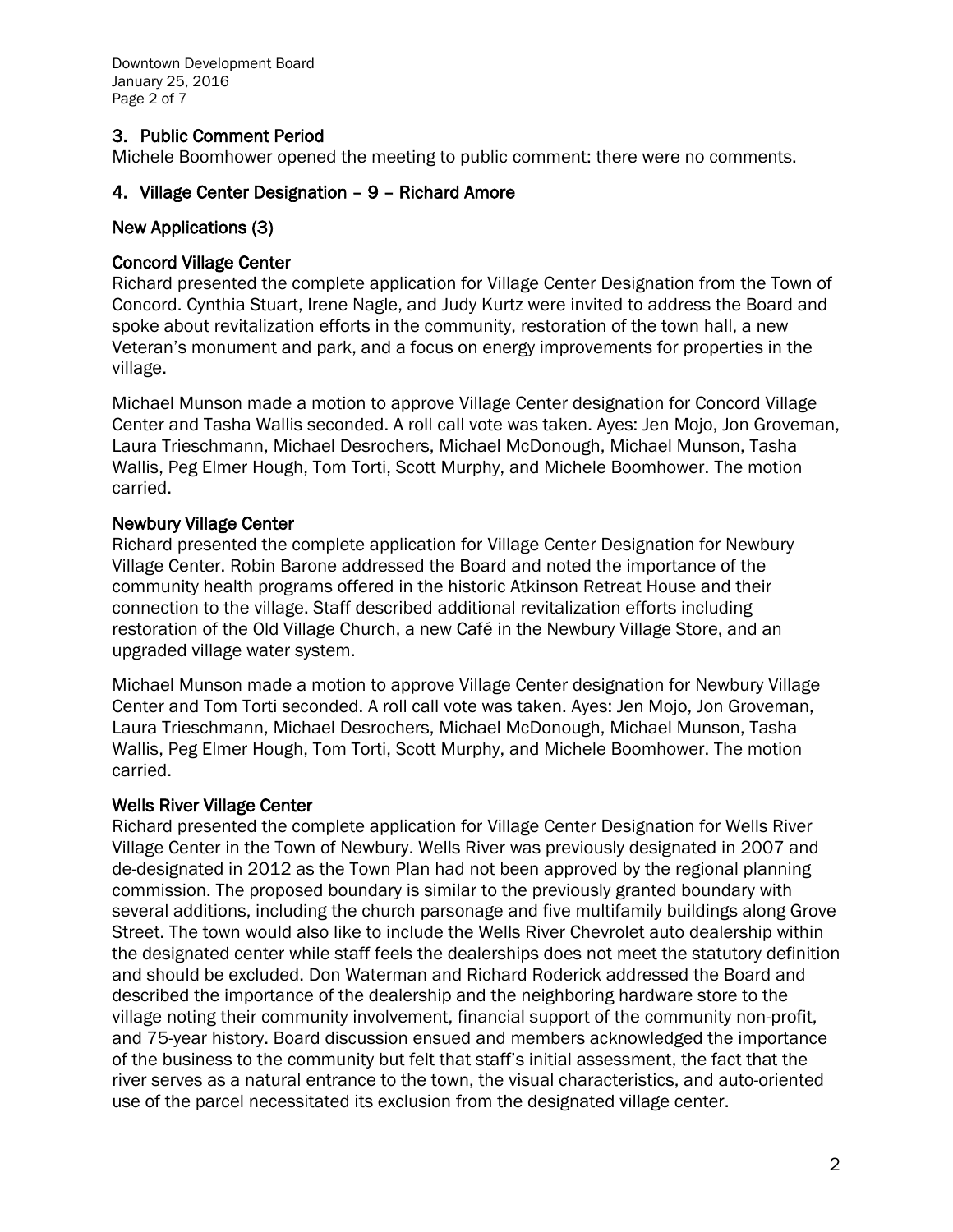Downtown Development Board January 25, 2016 Page 3 of 7

Michael Munson made a motion to approve the Village Center designation for the village of Wells River with the staff recommended boundary and Michael McDonough seconded. A roll call vote was taken: Ayes: Jen Mojo, Jon Groveman, Laura Trieschmann, Michael McDonough, Michael Munson, Peg Elmer Hough, Scott Murphy, and Michele Boomhower. Nays: Tasha Wallis, Michael Descrochers, and Tom Torti. The motion carried. Tasha requested that the minutes reflect that her vote against the motion was an objection to the boundary amendment excluding the dealership and not to the application for Village Center Designation. The Board discussed the issue further and determined that for the sake of clarity it would be best to vote to accept the staff boundary amendment and the village center designation application separately.

Michael Munson made a motion to accept the boundary as recommend by staff. Michael McDonough seconded and a roll call vote was taken: Ayes: Jen Mojo, Jon Groveman, Laura Trieschmann, Michael McDonough, Michael Munson, Peg Elmer Hough, Scott Murphy, and Michele Boomhower. Nays: Tasha Wallis, Michael Descrochers, and Tom Torti. The motion carried. It was noted that as a Village Trustee Don Waterman had the authority to accept the amended boundary.

Michael Munson made a motion to accept the application for Village Center Designation for the Village of Wells River. Michael McDonough seconded and a roll call vote was taken. Ayes: Jen Mojo, Jon Groveman, Laura Trieschmann, Michael Desrochers, Michael McDonough, Michael Munson, Tasha Wallis, Peg Elmer Hough, Scott Murphy, and Michele Boomhower. Nays: Tom Torti. The motion carried.

#### Renewal Applications (3)

#### Algiers Village Center

Richard presented the complete application for renewal of Village Center designation for Algiers Village Center in the Town of Guilford. The designated boundary was not altered and the map was updated to meet program standards. Staff recommends proceeding with approval of the application for renewal of the Village Center designation for Algiers.

Tom Torti made a motion to approve renewal of Village Center designation for Algiers Village Center and Tasha Wallis seconded. A roll call vote was taken. Ayes: Jen Mojo, Jon Groveman, Laura Trieschmann, Michael Desrochers, Michael McDonough, Michael Munson, Tasha Wallis, Peg Elmer Hough, Tom Torti, Scott Murphy, and Michele Boomhower. The motion carried.

#### Jamaica Village Center

The complete application for renewal of Village Center designation for Jamaica Village Center was presented to the Board. The designated boundary was not altered and the map was updated to meet program standards. Staff recommends proceeding with approval of the application for renewal of the Village Center designation for Jamaica.

Tasha Wallis made a motion to approve renewal of Village Center designation for Jamaica Village Center and Michael Munson seconded. A roll call vote was taken. Ayes: Jen Mojo, Jon Groveman, Laura Trieschmann, Michael Desrochers, Michael McDonough, Michael Munson, Tasha Wallis, Peg Elmer Hough, Tom Torti, Scott Murphy, and Michele Boomhower. The motion carried.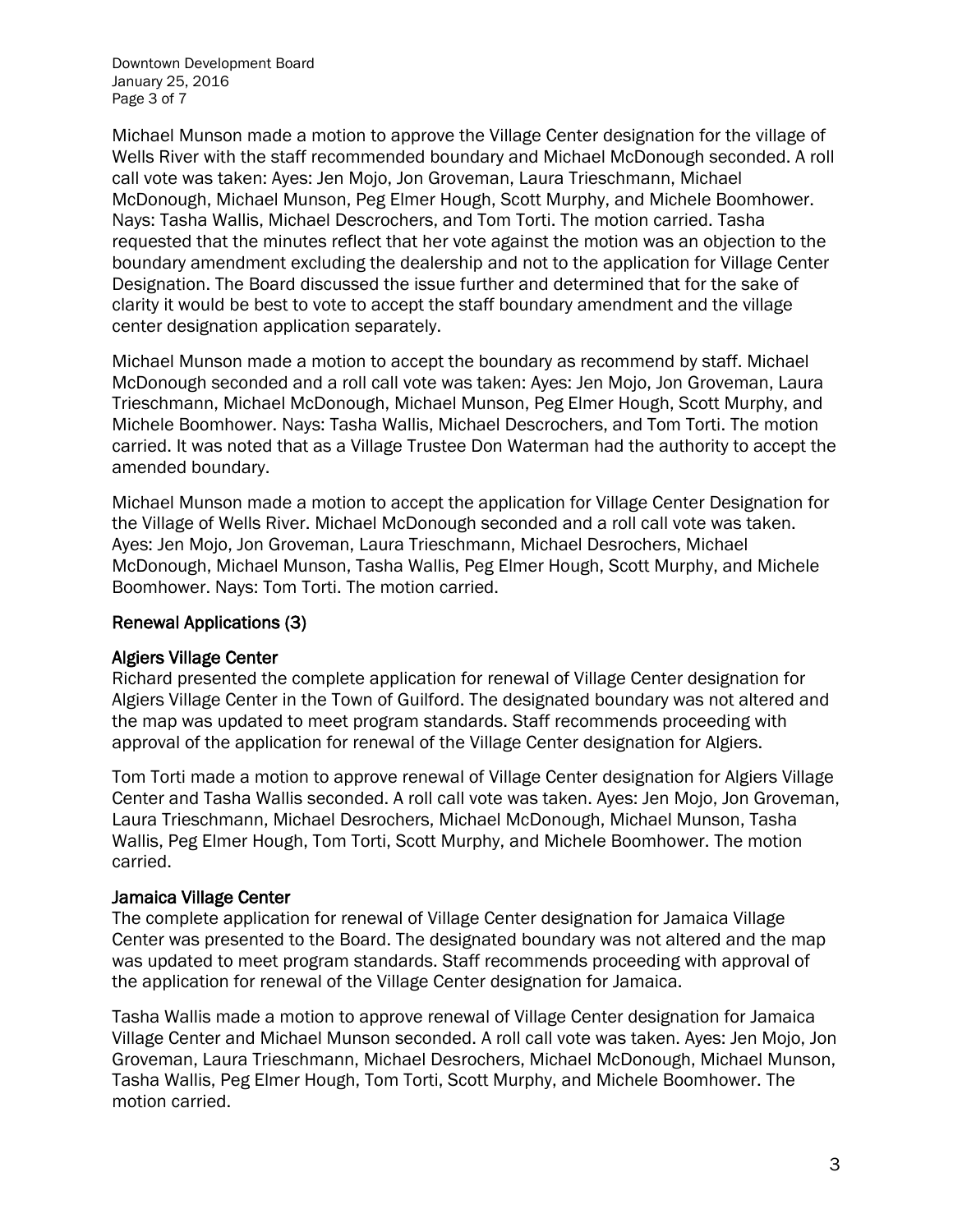#### Waterville Village Center

The complete application for renewal of Village Center designation for Waterville Village Center was presented to the Board. The designated boundary was not altered and the map was updated to meet program standards. Staff recommends proceeding with approval of the application for renewal of the Village Center designation for Waterville.

Michael Munson made a motion to approve renewal of Village Center designation for Waterville Village Center and Laura Trieschmann seconded. A roll call vote was taken. Ayes: Jen Mojo, Jon Groveman, Laura Trieschmann, Michael Desrochers, Michael McDonough, Michael Munson, Peg Elmer Hough, Tom Torti, Scott Murphy, and Michele Boomhower. Tasha Wallis abstained. The motion carried.

#### De-Designations (3)

#### Pawlet Village Center

Pawlet's Town Plan does not currently meet statutory requirements and therefore an application for renewal of Village Center designation was not submitted. The town is working to update their plan and intends to reapply for designation in the summer of 2016. Staff recommends that the Board proceed with de-designation.

Laura Trieschmann made a motion to de-designate Pawlet Village Center and Michael McDonough seconded. A roll call vote was taken. Ayes: Jen Mojo, Jon Groveman, Laura Trieschmann, Michael Desrochers, Michael McDonough, Michael Munson, Tasha Wallis, Peg Elmer Hough, Tom Torti, Scott Murphy, and Michele Boomhower. The motion carried.

#### West Pawlet Village Center

Pawlet's Town Plan does not currently meet statutory requirements and therefore an application for renewal of Village Center designation was not submitted. The town is working to update their plan and intends to reapply for designation in the summer of 2016. Staff recommends that the Board proceed with de-designation.

Laura Trieschmann made a motion to de-designate West Pawlet Village Center and Michael Munson seconded. A roll call vote was taken. Ayes: Jen Mojo, Jon Groveman, Laura Trieschmann, Michael Desrochers, Michael McDonough, Michael Munson, Tasha Wallis, Peg Elmer Hough, Tom Torti, Scott Murphy, and Michele Boomhower. The motion carried.

#### East Dover Village Center

Dover's Town Plan does not currently meet statutory requirements and therefore an application for renewal of Village Center designation was not submitted. The town is working to update their plan and intends to reapply for designation in the spring of 2016. Staff recommends that the Board proceed with de-designation.

Michael Munson made a motion to de-designate East Dover Village Center and Jennifer Mojo seconded. A roll call vote was taken. Ayes: Jen Mojo, Jon Groveman, Laura Trieschmann, Michael Desrochers, Michael McDonough, Michael Munson, Tasha Wallis, Peg Elmer Hough, Tom Torti, Scott Murphy, and Michele Boomhower. The motion carried.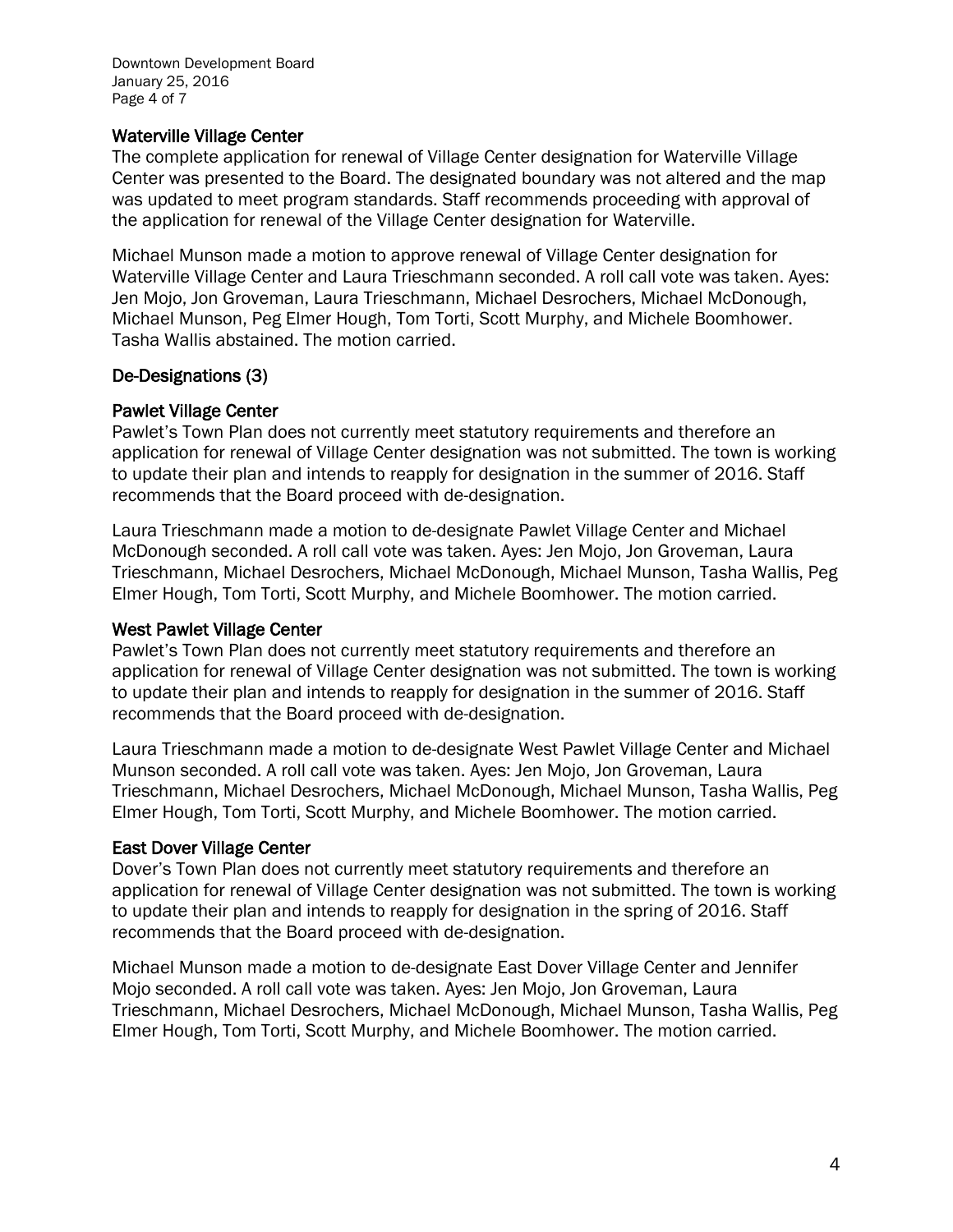## 5. Downtown Designation Renewal Application – 1 – Gary Holloway

## Town of Middlebury

Gary Holloway presented the complete application for Downtown Designation renewal from the Town of Middlebury. The application is complete and all requirements are met. Gary noted that he would like to have the opportunity to work with the community further to strengthen their strategic plan by identifying actions, setting timelines, and assigning responsibilities. Staff recommends proceeding with approval of the application for renewal of Downtown designation. Gary welcomed Karen Duguay, Better Middlebury Partnership and Jennifer Murray, Director of Planning and Zoning. The guests provided the Board with a presentation on community successes, challenges, and future plans. Karen described the unique structure of the downtown organization, the growing success of chili fest and midd summer fest, and the challenges associated with upcoming construction projects, complaints about parking, and community engagement. Michele congratulated the town on their hard work and many successes and noted that the upcoming construction might be an opportunity to promote tax credits to downtown businesses.

Tasha Wallis made a motion to approve Downtown Designation for the Town of Middlebury. Michael Munson seconded and offered an amendment to the motion recommending that the town continue to work with staff to strengthen the strategic plan. Tasha accepted the amendment to the motion and a roll call vote was taken. Ayes: Jen Mojo, Jon Groveman, Laura Trieschmann, Michael Desrochers, Michael McDonough, Michael Munson, Tasha Wallis, Peg Elmer Hough, Tom Torti, Scott Murphy, and Michele Boomhower. The motion carried.

#### 6. Downtown Transportation Fund (DTF) Grant Amendment Request – 1 – Gary Holloway

#### Town of St. Johnsbury

Gary introduced guests Joe Kasprzak, Assistant Town Manager for St. Johnsbury and Tara Holt, from the St. Johnsbury Chamber. The town is requesting an extension to the completion date of a Downtown Transportation Fund grant awarded in 2012. The work is not complete, due to unforeseen challenges, including administrative changes, staff shortages, and community concern about coordination with other construction projects. The completion date has been extended once before from August 27, 2014 to December 31, 2015. The town is now requesting that the Board extend the completion date to November 15, 2016 to allow completion of the grant project. Joe and Tara addressed questions from the Board regarding reasons for the delay, any changes in scope, and potential impacts of the delay on the budget.

Tom Torti made a motion to extend the grant project (DTF#2012-05) completion date to November 15, 2016. Michael Munson seconded the motion and a roll call vote was taken. Ayes: Jen Mojo, Jon Groveman, Laura Trieschmann, Michael Desrochers, Michael McDonough, Michael Munson, Tasha Wallis, Peg Elmer Hough, Tom Torti, Scott Murphy, and Michele Boomhower. The motion carried.

## 7. Neighborhood Development Area Designation – Village of Essex Junction

John presented the complete application for Neighborhood Development Area designation from the Village of Essex Junction. The proposed boundary corresponds with the existing Village Center boundary and does not include any of the neighborhood planning area that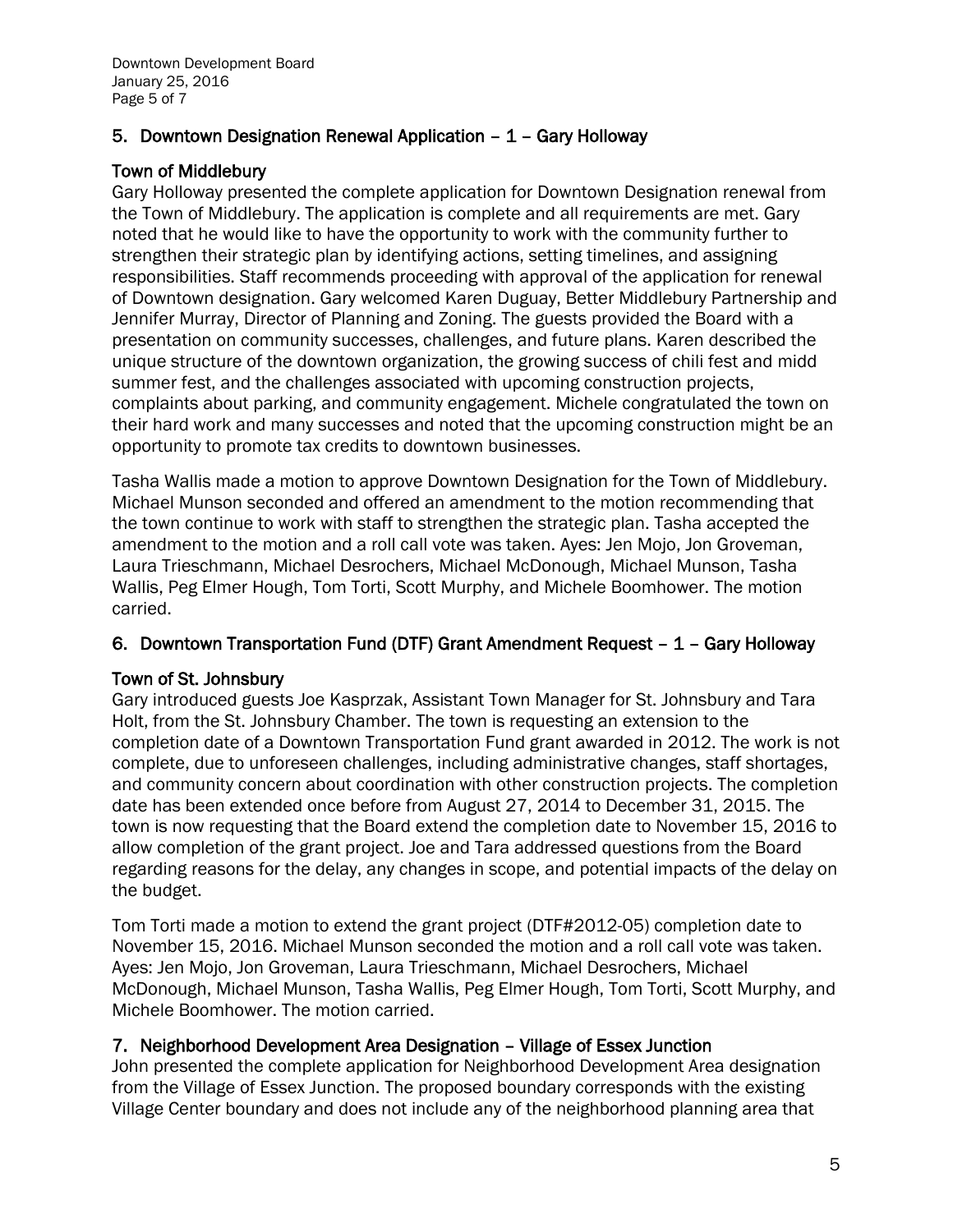Downtown Development Board January 25, 2016 Page 6 of 7

extends a ¼ mile beyond the Village Center. The Village of Essex Junction was previously awarded Vermont Neighborhood's Designation which expires this month. Staff found the application complete and all requirements have been met. Staff recommends awarding designation. Robin Pierce, Planning Director for the Village of Essex Junction and George Tyler, Village Trustee, responded to questions from the Board and generally described planning and revitalization efforts in the village.

Michael Munson noted that he is a resident of the village and would recuse himself should the community or Board consider it a conflict. The community and Board members did not raise concerns. Tom Torti made a motion to remove the Vermont Neighborhoods designation from the Village of Essex Junction. Michael Desrochers seconded and a roll call vote was taken. Ayes: Jen Mojo, Jon Groveman, Laura Trieschmann, Michael Desrochers, Michael McDonough, Michael Munson, Tasha Wallis, Peg Elmer Hough, Tom Torti, Scott Murphy, and Michele Boomhower. The motion carried.

Michael Munson noted that he was troubled by the program benefit which limits certain project appeals. He continued by noting that Robin Pierce had mentioned a large parcel of underdeveloped or undeveloped land and this is a concern as there is no maximum density.

Tom Torti made a motion to approve the Neighborhood Development Area designation for the Village of Essex Junction. Michael McDonough seconded the motion and a roll call vote was taken. Ayes: Jen Mojo, Jon Groveman, Laura Trieschmann, Michael Desrochers, Michael McDonough, Tasha Wallis, Peg Elmer Hough, Tom Torti, Scott Murphy, and Michele Boomhower. Nays: Michael Munson. The motion carried.

#### 8. New Town Center Guidance – Faith Ingulsrud

#### Town of Colchester

At the November 2015 Board meeting, the Town of Colchester submitted a one-year progress report as required by the renewal approval from December 1, 2014, which included the executed April 2015 lease agreement for a new public information center and information about staffing, hours of operation, and the activities and uses in the building. In response to the one-year progress report the Board expressed ongoing concern regarding the town's ability to meet the requirement for public and civic buildings [\(24 V.S.A § 2793b\)](http://legislature.vermont.gov/statutes/section/24/076A/02793b). As requested by the Board, staff provided a letter to Colchester regarding the Board's interpretation of the types of buildings in the New Town Center that would meet the requirement along with draft guidance on the topic for New Town Centers in general.

Michael Munson and Peg Elmer Hough began the discussion by disagreeing with the draft guidance, in particular the concept that a New Town Center can serve a particular neighborhood vs. be a primary center for the municipality as a whole. They interpret statute as requiring the significant municipal public buildings, reflecting municipal investment, be located in the New Town Center and that those buildings should have a prominent physical presence including being open to the public, used by the public, and "not something that can be blown away in high wind." Members asked that the general guidance be put aside at this time and agreed it should not be rushed given its importance and the availability of time before the 2019 renewal of Colchester's designation.